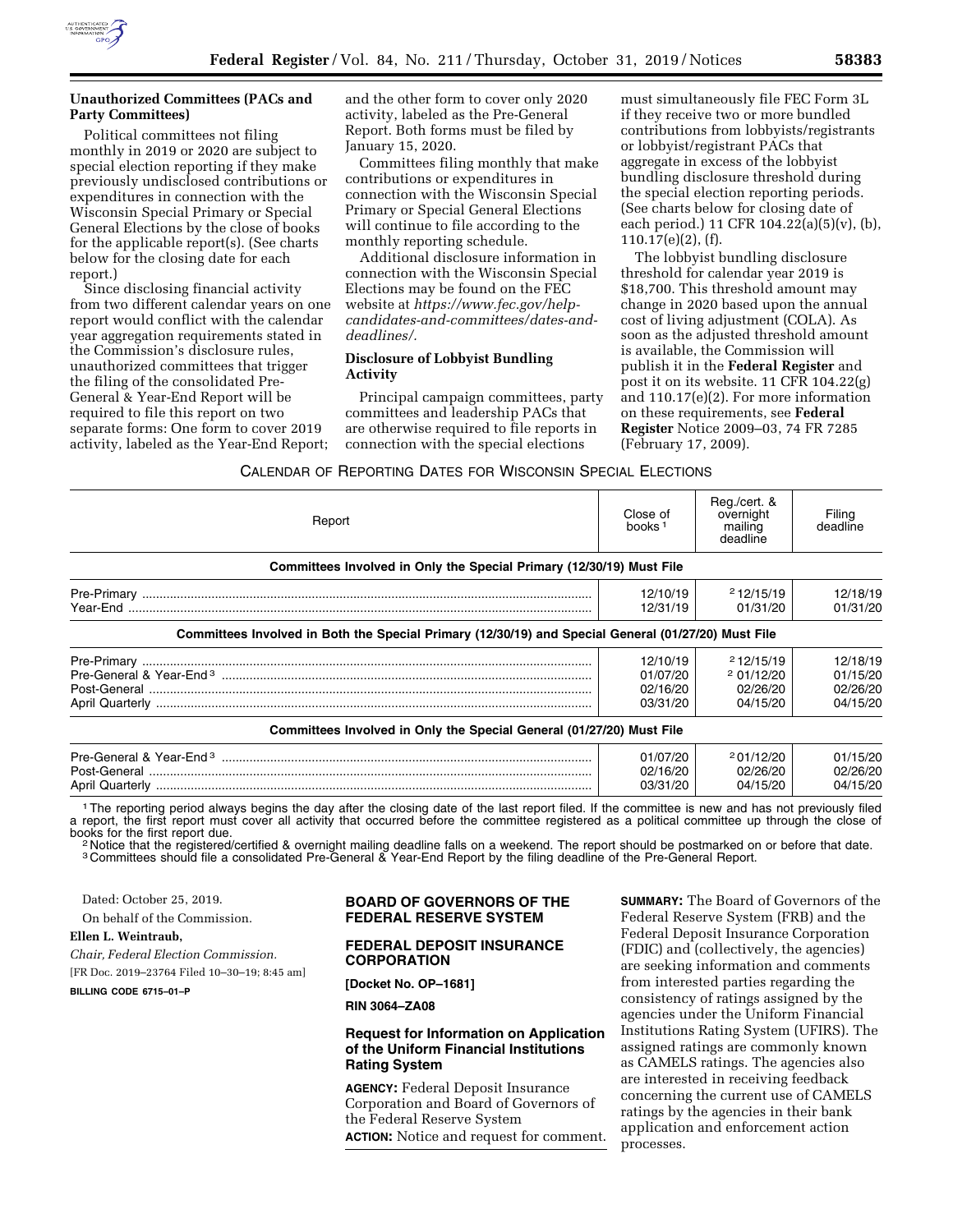**DATES:** Comments must be received by December 30, 2019

**ADDRESSES:** *Board:* You may submit comments, identified by Docket No. OP–1681, by any of the following methods:

• *Agency Website: [http://](http://www.federalreserve.gov) [www.federalreserve.gov.](http://www.federalreserve.gov)* Follow the instructions for submitting comments at *[http://www.federalreserve.gov/](http://www.federalreserve.gov/generalinfo/foia/ProposedRegs.cfm)  [generalinfo/foia/ProposedRegs.cfm.](http://www.federalreserve.gov/generalinfo/foia/ProposedRegs.cfm)* 

• *Email: [regs.comments@](mailto:regs.comments@federalreserve.gov) [federalreserve.gov.](mailto:regs.comments@federalreserve.gov)* Include docket number in the subject line of the message.

• *FAX:* (202) 452–3819 or (202) 452– 3102.

• *Mail:* Ann E. Misback, Secretary, Board of Governors of the Federal Reserve System, 20th Street and Constitution Avenue NW, Washington, DC 20551. All public comments are available from the Board's website at *[http://www.federalreserve.gov/](http://www.federalreserve.gov/generalinfo/foia/ProposedRegs.cfm)  [generalinfo/foia/ProposedRegs.cfm](http://www.federalreserve.gov/generalinfo/foia/ProposedRegs.cfm)* as submitted, unless modified for technical reasons or to remove personally identifiable information at the commenter's request. Accordingly, comments will not be edited to remove any identifying or contact information. Public comments may also be viewed electronically or in paper in Room 146, 1709 New York Avenue NW, Washington, DC 20006, between 9:00 a.m. and 5:00 p.m. on weekdays.

## **FDIC**

You may submit comments, identified by RIN 3064–ZA08, by any of the following methods:

• *Agency Website: [http://](http://www.fdic.gov/regulations/laws/federal/) [www.fdic.gov/regulations/laws/federal/.](http://www.fdic.gov/regulations/laws/federal/)*  Follow the instructions for submitting comments on the Agency website.

• *Email: [Comments@fdic.gov.](mailto:Comments@fdic.gov)* Include the RIN 3064–ZA08 in the subject line of the message.

• *Mail:* Robert E. Feldman, Executive Secretary, Attention: Comments, Federal Deposit Insurance Corporation, 550 17th Street NW, Washington, DC 20429.

• *Hand Delivery:* Comments may be hand-delivered to the guard station at the rear of the 550 17th Street Building (located on F Street) on business days between 7:00 a.m. and 5:00 p.m.

• *Public Inspection:* All comments received must include the agency name and RIN for this rulemaking. All comments received will be posted without change to *[http://www.fdic.gov/](http://www.fdic.gov/regulations/laws/federal/) [regulations/laws/federal/](http://www.fdic.gov/regulations/laws/federal/)*—including any personal information provided—for public inspection. Paper copies of public comments may be ordered from the FDIC Public Information Center, 3501 North Fairfax Drive, Room E–1002, Arlington, VA 22226 by telephone at (877) 275–3342 or (703) 562–2200. **FOR FURTHER INFORMATION CONTACT:** 

*Board:* Alex Kobulsky, Senior Financial Institution Policy Analyst II, (202) 452-2031, and Catherine Piché, Deputy Associate Director, (202) 452– 3793, Division of Supervision and Regulation; or Patricia Yeh, Senior

Counsel, (202) 452–3089, Legal Division, Board of Governors of the Federal Reserve System, 20th and C Streets NW, Washington, DC 20551. For the hearing impaired only, Telecommunication Device for the Deaf (TDD), (202) 263–4869.

*FDIC:* Rae-Ann Miller, Associate Director, Risk Management Policy; Samuel B. Lutz, Counsel Supervision and Legislation Branch, Legal Division, Federal Deposit Insurance Corporation, 550 17th Street NW, Washington, DC 20429.

#### **SUPPLEMENTARY INFORMATION:**

#### **Background Information**

Section 10(d) of the Federal Deposit Insurance Act (FDI Act) generally requires the appropriate federal banking agency for an insured depository institution to conduct a full-scope, onsite examination at least once every 12 months, but permits a longer cycle—at least once every 18 months—for insured depository institutions that meet certain criteria, including the requirement that the insured depository institution must have total assets below a specified size limit.1 At the conclusion of an examination, examination staff develop findings and conclusions, which serve as the primary basis for assessing the condition of an insured depository institution under the UFIRS.2 The UFIRS is commonly called the CAMELS rating system, which is an acronym of the six evaluation components: Capital, Asset Quality, Management, Earnings, Liquidity, and Sensitivity to Market Risk. In addition, the CAMELS rating system contains an overall composite rating.

The Federal Financial Institutions Examination Council (FFIEC) 3 first

3Federal Financial Institutions Examination Council Act of 1978 (Pub. L. 95–630) (Nov. 10, 1978). Currently, the Director of the Consumer Financial Protection Bureau, the Chair of the Board of the FDIC, a governor of the Board of Governors of the Federal Reserve System, the Chairman of the

adopted the UFIRS in 1979 to provide supervisors with a methodology for evaluating the soundness of depository institutions on a uniform basis. In addition, the UFIRS promotes uniform supervisory practices, and provides a consistent mechanism for identifying problem institutions.4 In December 1996, the UFIRS was revised after public notice and comment.5 The updated UFIRS added a component for rating sensitivity to market risk. The rating system was revised to clarify that the component rating assessments should consider an institution's size, the nature and complexity of its business activities, and its risk profile; increase emphasis on risk management; and address additional complexities associated with on- and off-balance sheet investments of financial institutions.

#### **CAMELS Rating System**

The UFIRS describes each rating component, and includes a list of factors that examiners evaluate when assigning a rating to the institution. Examiners assign CAMELS components and composite ratings on a scale of ''1'' to ''5.'' A rating of ''1'' indicates the highest rating, strongest performance and risk management practices, and the least degree of supervisory concern, whereas a "5" indicates the lowest rating, weakest performance, inadequate risk management practices, and therefore, the highest degree of supervisory concern. Each component rating contains risk management considerations that emphasize the ability of management to respond to changing circumstances and to address the risks that may arise from changing business conditions or the initiation of new activities or products and are an important factor in evaluating a financial institution's overall risk profile and the level of supervisory attention warranted. Institutions are rated individually based on their primary Federal or state regulator's assessment of how each institution's risk profile fits the CAMELS definitions.

The agencies also conduct reviews and examinations of institutions'

4*See [https://www.gao.gov/assets/100/98389.pdf.](https://www.gao.gov/assets/100/98389.pdf)*  5*See* 61 FR 37472 (July, 18, 1996) and 61 FR 67021 (Dec. 19, 1996). *See also* SR letter 96–38, ''Uniform Financial Institutions Rating System,'' available at: *[https://www.federalreserve.gov/](https://www.federalreserve.gov/boarddocs/srletters/1996/sr9638.htm)  [boarddocs/srletters/1996/sr9638.htm.](https://www.federalreserve.gov/boarddocs/srletters/1996/sr9638.htm)* 

<sup>1</sup>*See* Section 10(b) and 10(d) of the Federal Deposit Insurance Act. 12 U.S.C. 1820(d). *See also*  83 FR 67033 (December 28, 2018).

<sup>2</sup>Additional details on the conduct and rationale of FDIC bank examinations can be found in the Risk Management Manual of Examination Policies and FRB examinations can be found in the *Commercial Bank Examination Manual,* which is available at: *[https://www.federalreserve.gov/publications/files/](https://www.federalreserve.gov/publications/files/cbem.pdf) [cbem.pdf.](https://www.federalreserve.gov/publications/files/cbem.pdf)* 

National Credit Union Administration, the Comptroller of the Currency, and a representative state regulator are voting members of the FFIEC. The functions of the FFIEC Council include establishing principals and standards, making recommendations regarding supervisory matters and adequacy of supervisory tools, and developing a uniform reporting system.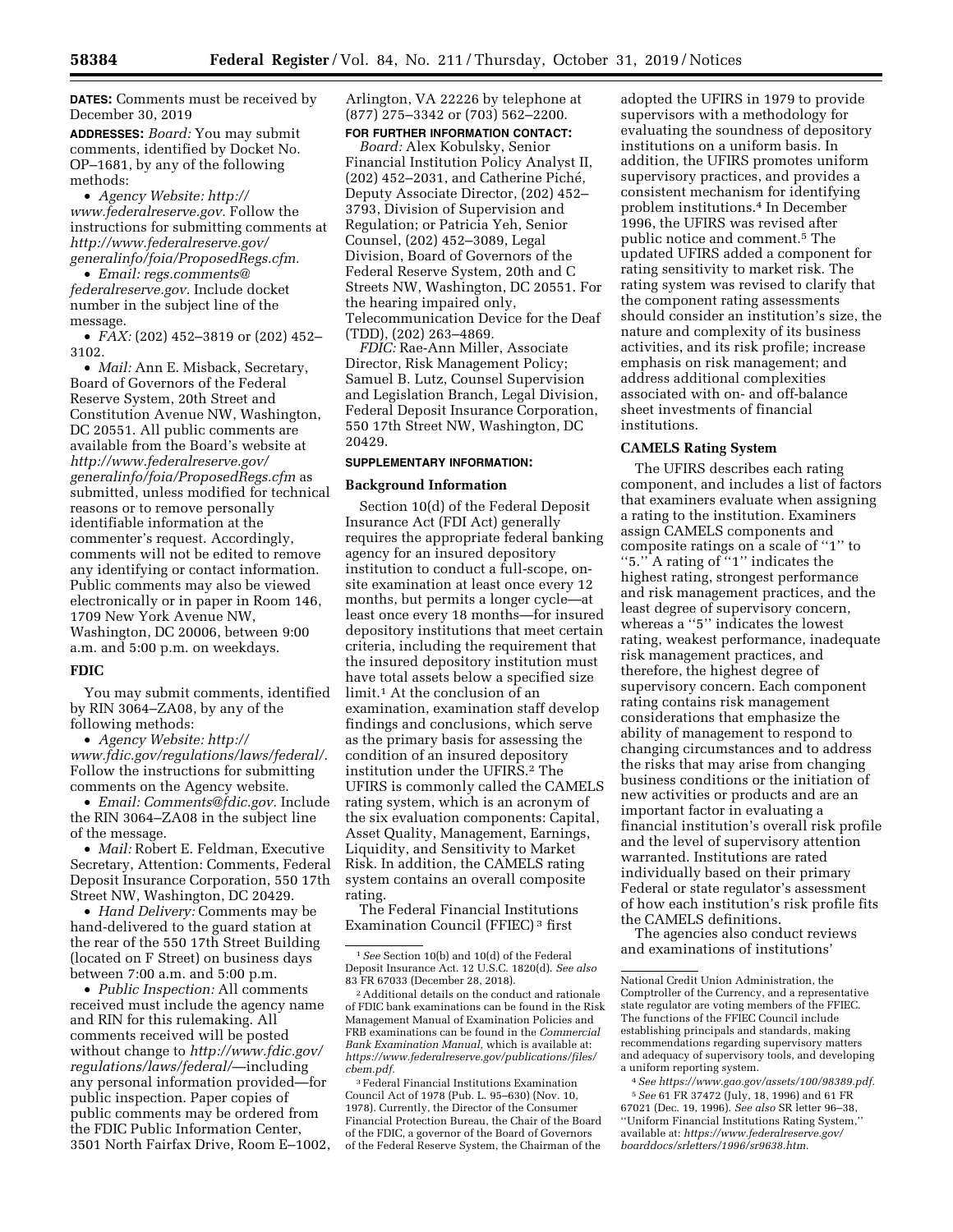compliance with laws and regulations related to anti-money laundering and consumer protection. Examiners consider the results and findings from these and other types of examinations and reviews, as appropriate, when assigning component and composite ratings under CAMELS.

The composite CAMELS rating bears a close relationship to the assigned component ratings. However, examiners do not assign a composite rating by computing an arithmetic average of the component ratings. When assigning a composite rating, examiners may give some components more weight than others depending on the situation and risk of the institution. Assignment of a composite rating may incorporate any factor that bears significantly on the overall condition and soundness of the institution.

The agencies also conduct examinations and reviews of certain specialty areas, outside of the CAMELS ratings, such as information technology,6 asset management/trust,7 and government securities dealers or clearing agencies.8 For the aforementioned specialty areas, agencies assign unique ratings to institutions. These rating systems are excluded from this RFI.

In addition to the regularly scheduled examinations, the agencies conduct offsite institution surveillance and monitoring that rely on relevant financial regulatory reports (for example, the Call Report) and supervisory information. The purpose of this monitoring is to identify institutions exhibiting increased risk profiles or financial deterioration between examinations. The surveillance process promotes timely supervisory attention to these institutions and directs examination resources to them.

# **Communication and Confidentiality of CAMELS Ratings**

Agencies typically communicate the CAMELS ratings to an institution through a formal, written report of examination or other official agency correspondence. The CAMELS ratings and the report of examination or other official agency correspondence are property of the agencies and are provided to the institution's board of directors and management for their confidential use. The report of examination and official correspondence are strictly privileged and confidential under applicable law, and the agencies prohibit disclosure of

an institution's CAMELS rating or report of examination in any manner without the primary federal regulator's permission, except in limited circumstances specified in the law (12 U.S.C. 1817(a) and 1831m) and in the agencies' regulations.9

#### **Implications of CAMELS Ratings**

The CAMELS ratings have a number of supervisory implications for institutions. For instance, the agencies increase supervisory activities, which may include targeted examinations between regularly scheduled examinations, if an institution's CAMELS ratings are less than satisfactory.

The agencies take CAMELS ratings into account when evaluating institutions' filings, such as merging with or acquiring another institution, opening new branches, or engaging in new activities.10 The agencies generally expect an institution to be in satisfactory condition, as reflected in its CAMELS ratings, before effecting expansion plans. The agencies expect an institution in less-than-satisfactory condition, or that has a less-thansatisfactory record of consumer compliance or performance under the Community Reinvestment Act to concentrate their managerial and financial resources on remediating their deficiencies. An institution in less-thansatisfactory condition may seek approval for an expansionary proposal; however the agencies would consider whether any proposed expansion would compromise management's efforts to address the current deficiencies of the institution.

Supervisors issue formal enforcement actions to institutions to address practices that the supervisors believe to be unlawful, unsafe, or unsound.11 The initial determination of whether formal action is required usually results from examination findings. As such, composite and component ratings

10For the FRB see 12 CFR 208.3(b). See also SR letter 14–2/CA letter 14–1, ''Enhancing Transparency in the Federal Reserve's Applications Process,'' available at: *[https://](https://www.federalreserve.gov/supervisionreg/srletters/sr1402.htm) [www.federalreserve.gov/supervisionreg/srletters/](https://www.federalreserve.gov/supervisionreg/srletters/sr1402.htm)  [sr1402.htm,](https://www.federalreserve.gov/supervisionreg/srletters/sr1402.htm)* and SR letter 13–7 CA letter 13–4, ''State Member Bank Branching Considerations,'' available at *[https://www.federalreserve.gov/](https://www.federalreserve.gov/supervisionreg/srletters/sr1307.htm)  [supervisionreg/srletters/sr1307.htm.](https://www.federalreserve.gov/supervisionreg/srletters/sr1307.htm)* For the FDIC, see 12 CFR part 303 of the FDIC Rules and Regulations—Filing Procedures and the FDIC Statement of Policy on Bank Merger Transactions.

11The Interagency Guidelines Establishing Standards for Safety and Soundness are found in 12 CFR 208 appendix D–1 for the FRB and in 12 CFR part 364 of the FDIC Rules and Regulations.

assigned under CAMELS are significant indicators of the need for heightened supervisory attention including enforcement actions for more problematic issues.12 The UFIRS states that with respect to an institution with a ''4'' composite rating, ''close supervisory attention is required, which means, in most cases, formal enforcement action is necessary to address the problems.'' The agencies also utilize ratings in the implementation of certain laws and regulations.13

# *Request for Comments From Interested Parties*

The agencies are issuing this RFI to seek public input regarding how CAMELS ratings are assigned to supervised institutions, and the implications of such ratings in the application and enforcement action processes. This effort to seek comments and information is consistent with the agencies' commitment to increase transparency, improve efficiency, support innovation, and provide opportunities for public feedback. This request for information is not a proposal to modify the CAMELS rating definitions. Such definitions were issued through the FFIEC.

The agencies encourage comments from interested members of the public, including, but not limited to, insured depository institutions, other financial institutions or companies, individual depositors and consumers, consumer groups, trade associations, and other members of the financial services industry. Given confidentiality requirements14 applicable to financial institutions' CAMELS ratings and other report of examination findings and conclusions, the agencies realize there are limitations on responses regarding the consistency of how CAMELS ratings are assigned. The agencies, however, welcome general comments that do not breach these confidentiality requirements.

#### *Topics for Commenters*

#### CAMELS Rating System

1. To what extent does each agency assign composite and component ratings

<sup>6</sup> 64 FR 3109 (Jan. 20, 1999).

<sup>7</sup> 63 FR 54704 (Oct. 13, 1998).

<sup>8</sup> 17 CFR 450.3.

<sup>9</sup>*See* 12 CFR part 261. Any unauthorized disclosure of the report may subject the person or persons disclosing or receiving such information to the penalties of Section 641 of the U.S. Criminal Code (18 U.S.C. 641).

<sup>12</sup>Enforcement actions may be informal, such as a Memorandum of Understanding, or formal, such as an Order issued under Section 8(b) of the Federal Deposit Insurance Act (FDI Act).

<sup>13</sup>*See, for example,* section 10(d) of the FDI Act, 12 U.S.C. 1820(d); 12 CFR 337.12.

<sup>14</sup>For the FRB, *see* 12 CFR 261 subpart C— Confidential Information Made Available to Supervised Financial Institutions and Financial Institution Supervisory Agencies, Law Enforcement Agencies, and Others in Certain Circumstances. For the FDIC, see 12 CFR part 309—Disclosure of Information.